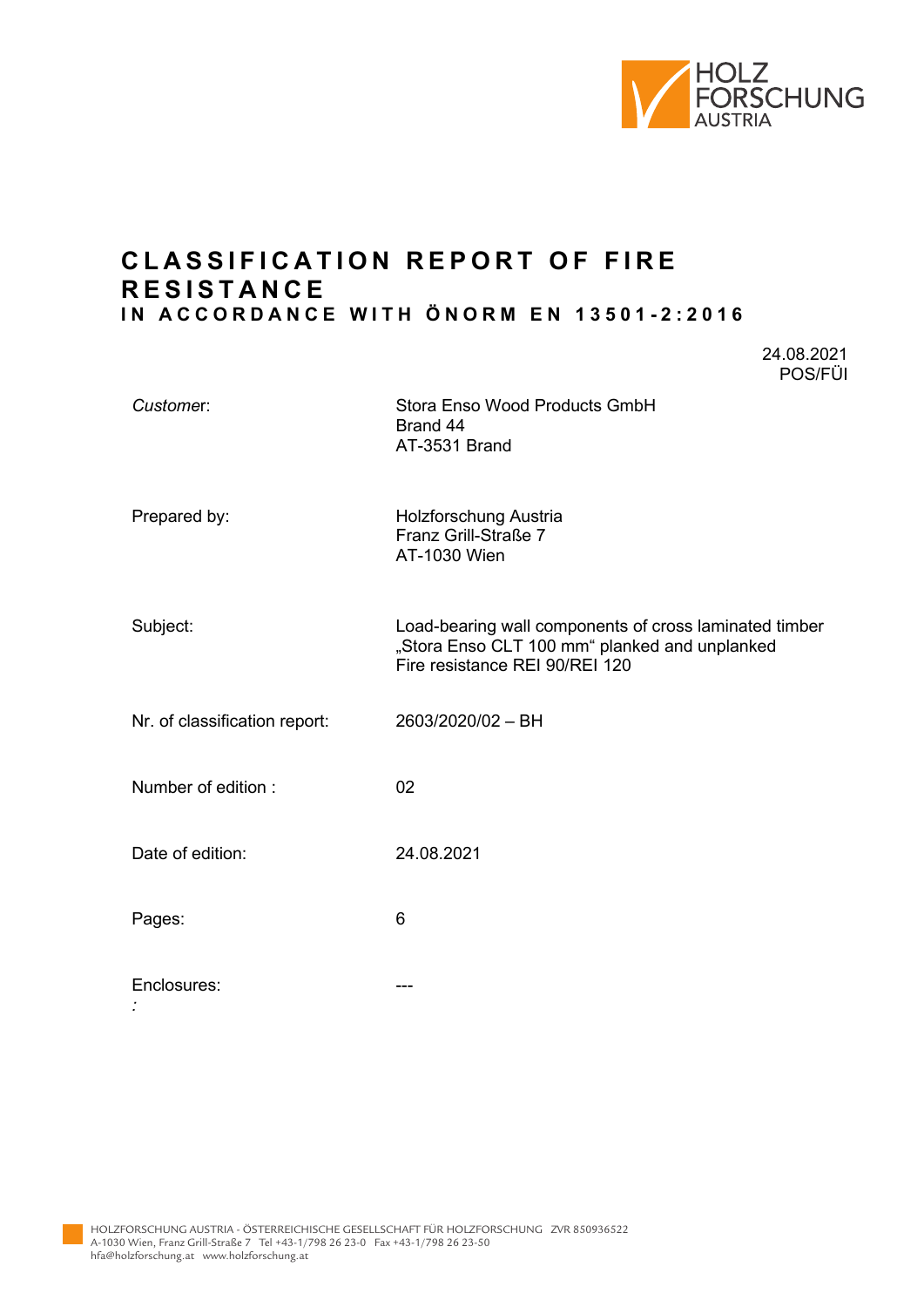

### **1. Introduction**

This classification report on fire resistance defines the classification of load-bearing wall components of cross laminated timber "Stora Enso CLT 100 mm" planked and unplanked, in compliance with the process according to the standard ÖNORM EN 13501-2:2016.

# **2. Details on the classified product**

#### **2.1. General**

The load-bearing wall components of cross laminated timber "Stora Enso CLT 100 mm" planked and unplanked belong to the product type of load-bearing, insulating solid timber constructions.

#### **2.2. Description**

Table 1: components to be classified

| planking<br>mm<br>room side | installation level/<br>dry lining | cross laminated timber<br>dimensions (layers)<br>mm                                       |
|-----------------------------|-----------------------------------|-------------------------------------------------------------------------------------------|
| $≥ 12,5$ GKF <sup>*</sup> ) |                                   | <b>CLT 100 C3s</b><br>100 mm (3s - 30 40 30)<br>acoording ETA-14/0349<br>AbZ: Z-9.1-559   |
| $≥ 12,5$ GKF <sup>*</sup> ) | 40 mm<br>mineralwool**            | <b>CLT 100 C3s</b><br>100 mm $(3s - 30 40 30)$<br>according ETA-14/0349<br>AbZ: Z-9.1-559 |

 $*$ ) according to ÖNORM B 3410; DIN 18180; type DF according to ÖNORM EN 520; density ≥ 800 kg/m<sup>3</sup> or gypsum fibre board according to ÖNORM EN 15283-2; density ≥ 1000 kg/m<sup>3</sup>

\*\*) mineralwool according ÖNORM EN 13162; densitiy ≥ 11 kg/m<sup>3</sup>

### **3. Test reports/reports on the extended area of application and test result for verification of the classification**

#### **3.1. Description of the underlying tested components**

| Table 2. tested cross latiniated timber components |                           |                        |                  |
|----------------------------------------------------|---------------------------|------------------------|------------------|
|                                                    | planking                  | cross laminated timber | planking         |
|                                                    | mm                        | dimensions             | mm               |
| short name                                         |                           | mm                     |                  |
|                                                    | exposed side              | (layers)               | non exposed side |
|                                                    | to fire                   |                        | to fire          |
|                                                    | $12,5$ GKF <sup>*</sup> ) | <b>CLT 100</b>         |                  |
|                                                    |                           | (30 40 30)             |                  |
| MW 3.1                                             | 40 MW**)                  | <b>CLT 97</b>          |                  |
|                                                    | 12,5 GKF*)                | (352735)               |                  |

Table 2: tested cross laminated timber components

 \*) according to ÖNORM B 3410; DIN 18180; type DF according to ÖNORM EN 520; density ≥ 800 kg/m \*\*) MW - mineralwool according ÖNORM EN 13162; densitiy ≥ 11 kg/m³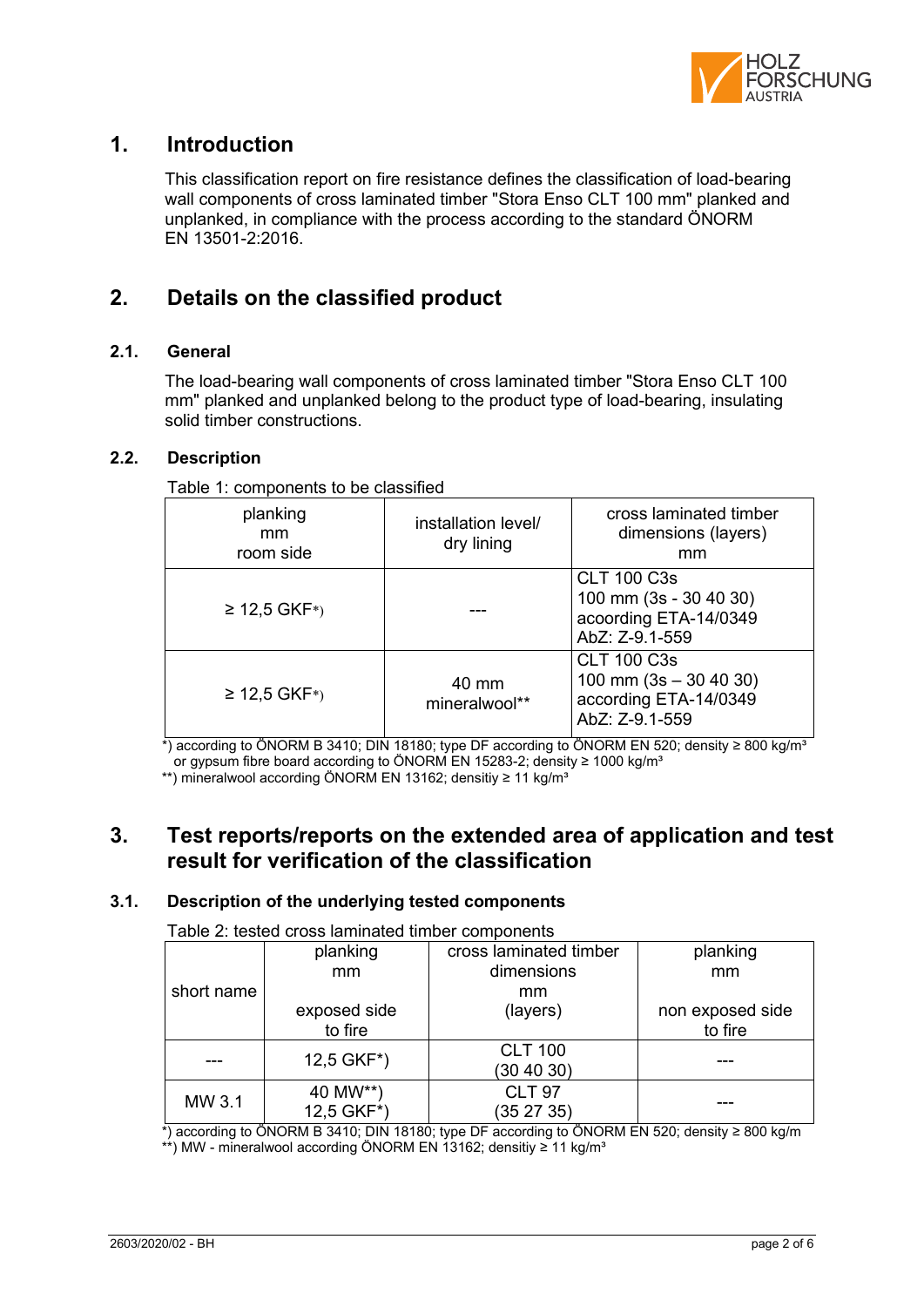

#### **3.2. Test reports**

Table 3: underlying test reports

| test labo-<br>ratory | name of the<br>costumer                                       | test report n°              | standard and<br>issue date                                               | type of product/<br>test specimen                                                                                                                                                                                         |
|----------------------|---------------------------------------------------------------|-----------------------------|--------------------------------------------------------------------------|---------------------------------------------------------------------------------------------------------------------------------------------------------------------------------------------------------------------------|
| $MA 39^{1}$          | Stora Enso<br>Wood<br>Products OY<br>00160<br><b>Helsinki</b> | MA 39-<br>21-04436          | ÖNORM EN<br>$1365 - 1:$<br>2013-07<br>ÖNORM EN<br>$1363 - 1:$<br>2020-04 | test report on the fire<br>resistance of a load-<br>bearing wall of cross<br>laminated timber<br>"CLT 3s with GK-<br>planking" (tested on<br>17.03.2021)                                                                  |
| MA 391)              | Holzfor-<br>schung<br>Austria                                 | MA 39 – VFA<br>2010-1377.04 | ÖNORM EN<br>$1365 - 1:$<br>2000-04<br>ÖNORM EN<br>$1363 - 1:$<br>2000-01 | test report on the fire<br>resistance of a load-<br>bearing wall of cross<br>laminated timber<br>"Stora Enso CLT 3s"<br>planked with one<br>layer GKF board and<br>an insulated installa-<br>tion area with glas-<br>wool |

1) MA 39 – Magistrat der Stadt Wien, Magistratsabteilung 39, Prüf-, Überwachungsund Zertifizierungsstelle der Stadt Wien

The test reports listed under point 3.2. according to ÖNORM EN 1365-1 and 1363-1 were partly carried out according to older standards (see table 3).

The current standards, ÖNORM EN 1365-1: 2013 and ÖNORM EN 1363-1:2020, essentially contain changes in terminology, new definitions and concretisations compared to the older versions.

According to information from the testing body, these changes have no effect on the results in the test reports listed and can therefore still be used for the classification of fire resistance.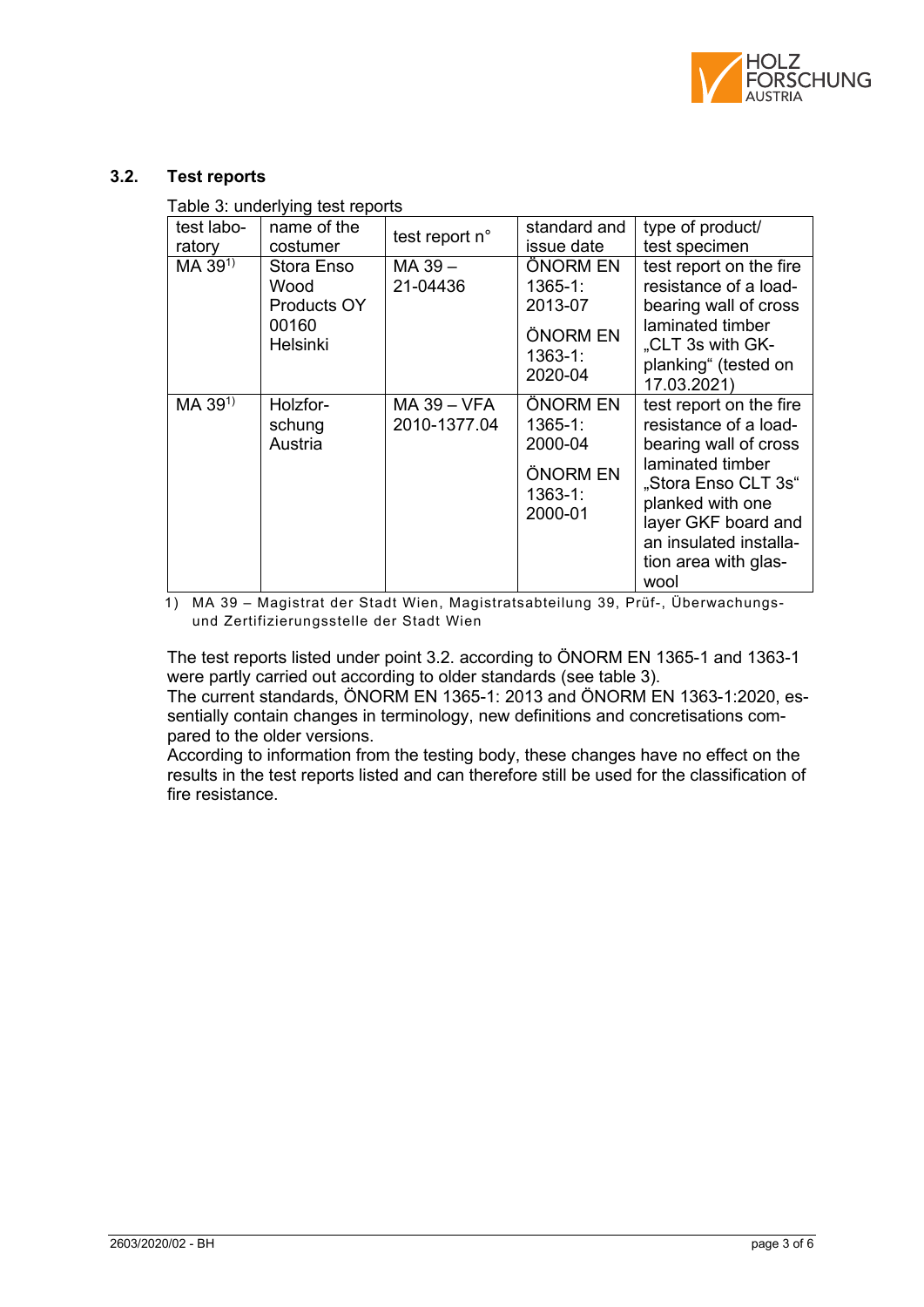

#### **3.3. Results**

Table 4: results

| testing process:<br>ÖNORM EN 1365-1: 2013-07<br>ÖNORM EN 1363-1: 2020-04 | parameters                           | results                      |
|--------------------------------------------------------------------------|--------------------------------------|------------------------------|
| test report n°<br>MA 39 - 21-04436                                       | load applied<br>supporting structure | 150 kN total load<br>50 kN/m |
|                                                                          | load-bearing capacity                | 92 min                       |
|                                                                          | integrity                            | 92 min                       |
|                                                                          | thermal insulation                   | 92 min                       |
| testing process:<br>ÖNORM EN 1365-1: 2000-04<br>ÖNORM EN 1363-1: 2000-01 | parameters                           | results                      |
| test report n°<br>$MA$ 39 - VFA<br>2010-1377.04                          | load applied                         | 105 kN total load<br>35 kN/m |
|                                                                          | supporting structure                 | $122$ min                    |
|                                                                          | load-bearing capacity                | $122 \text{ min}$            |
|                                                                          | integrity                            | 122 min                      |

## **4. Classification and area of application**

#### **4.1. Classification reference**

This classification was carried out in compliance with ÖNORM EN 13501-2:2016-11, clause 7.3.2..

#### **4.2. Classification**

The load-bearing walls of cross laminated timber are classified according to the following combinations of performance parameters and classes.

Wall height ≤ 3 m

| fire resistance<br>of the constructions<br>listed in 2.2.<br>fire exposed side | test report n°              | R   | Е   |     | applied<br>load<br>$E_{d,fi}$<br>kN/m |
|--------------------------------------------------------------------------------|-----------------------------|-----|-----|-----|---------------------------------------|
| <b>CLT 100 C3s</b><br>$(3s - 304030)$<br>12,5 GKF*)                            | MA 39 - 21-04436            | 90  | 90  | 90  | 50                                    |
| <b>CLT 100 C3s</b><br>$(3s - 304030)$<br>40 MW**)<br>12,5 GKF*)                | MA 39 - VFA<br>2010-1377.04 | 120 | 120 | 120 | 35                                    |

\*) according to ÖNORM B 3410; DIN 18180; type DF according to ÖNORM EN 520; density ≥ 800 kg/mª or gypsum fibre board according to ÖNORM EN 15283-2; density ≥ 1000 kg/m<sup>3</sup>

\*\*) MW according ÖNORM EN 13162; densitiy ≥ 11 kg/m³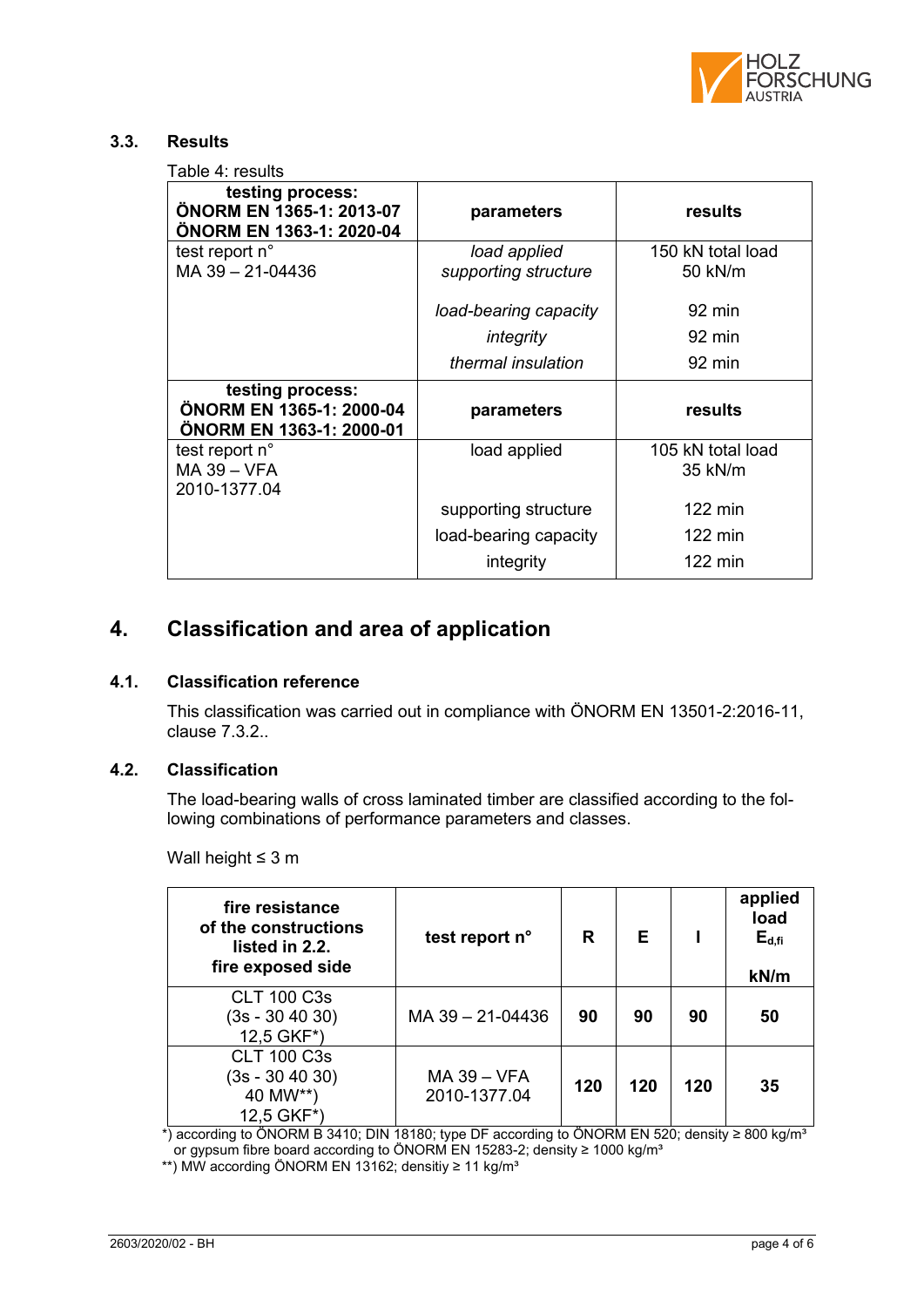

#### **4.3. Area of application**

This classification is valid for the following practical applications:

The classification result may be transferred directly to similar cross laminated timber walls in which one or several of the following changes are made and in which the design continues to meet the requirements of the relevant design standard with regard to stiffness and strength:

- Reducing the height of the wall
- Increasing the width of the wall
- Increasing the structure's thickness
- Increasing the thickness of the corresponding materials
- Reducing the length of boards or panels but not the thickness
- Reducing the load applied
- Installation of additional non-flammable materials in the construction

### **5. Limitations**

#### **5.1. General**

If one of the fundamental test and evaluation criteria changes or the customer makes prohibited technical changes to the product, this classification report shall cease to be valid.

#### **5.2. Warning notice**

This classification document does not constitute a type approval or certification of the product.

HOLZFORSCHUNG AUSTRIA

DI Sylvia Polleres **DI Simon Winter** *Authorised signatory and technical consultant*

*This report was approved electronically in accordance with an internal HFA process by the designated authorized signatory, traceable and documented.*